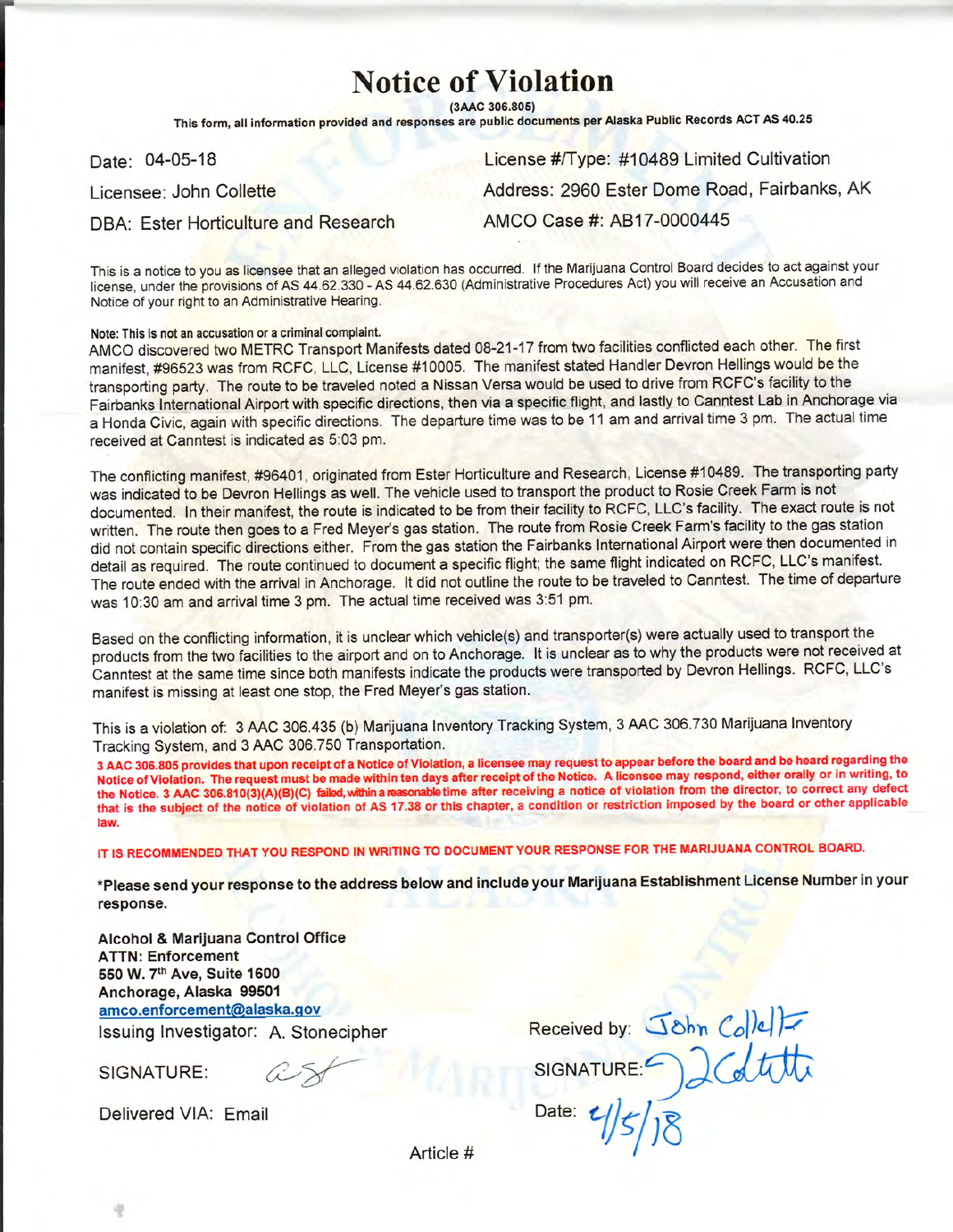## Response to Notice of Violation, Amco Case AB17-0000445

The notice of violation is an allegation that Ester Horticulture and Research, #10489 is, somehow, in violation of regulations concerning a Metrc transfer manifest.

Amco Investigator Stonecipher alleges that an error in a transfer manifest is attributable to two Fairbanks growers who wanted nothing more than to obtain testing of their products from Canntest in Anchorage.

Ester Horticulture was given e-mail information about the automobile, the route, driver etc, from the transporter, and entered that information to Metrc. It is alleged the information given was insufficient. However, the information needed for the manifest could ONLY come from the transporter and was unverifiable by the growers. To repeat: There was (and is) no way the grower could (or can) determine whether the route information from the transporter was (or is) accurate or not.

In this instance, the transporter was new to Metrc but learned very quickly. The transporter has since included in her information every stop, every, route, and information on automobiles used. Due to the complexity and number of stops necessary to transport a ever growing number of test samples, the manifest now runs to two pages. WHATEVER PROBLEM EXISTED HAS SINCE BEEN FIXED.

There is currently a minor revolution in legal thinking concerning whether anyone should be held accountable for something beyond his or her control. Our legal system has often punished those who merely stumbled into wrongdoing, regardless whether they intended to or not. That flimsy legal justification, now most often held in open ridicule, was that the wrongdoer SHOULD HAVE KNOWN.

At the federal level, prosecutors frequently must be reminded that for centuries the alleged wrongdoer's intent has been an essential and primary element in enforcing a rule or regulation. For the last couple of